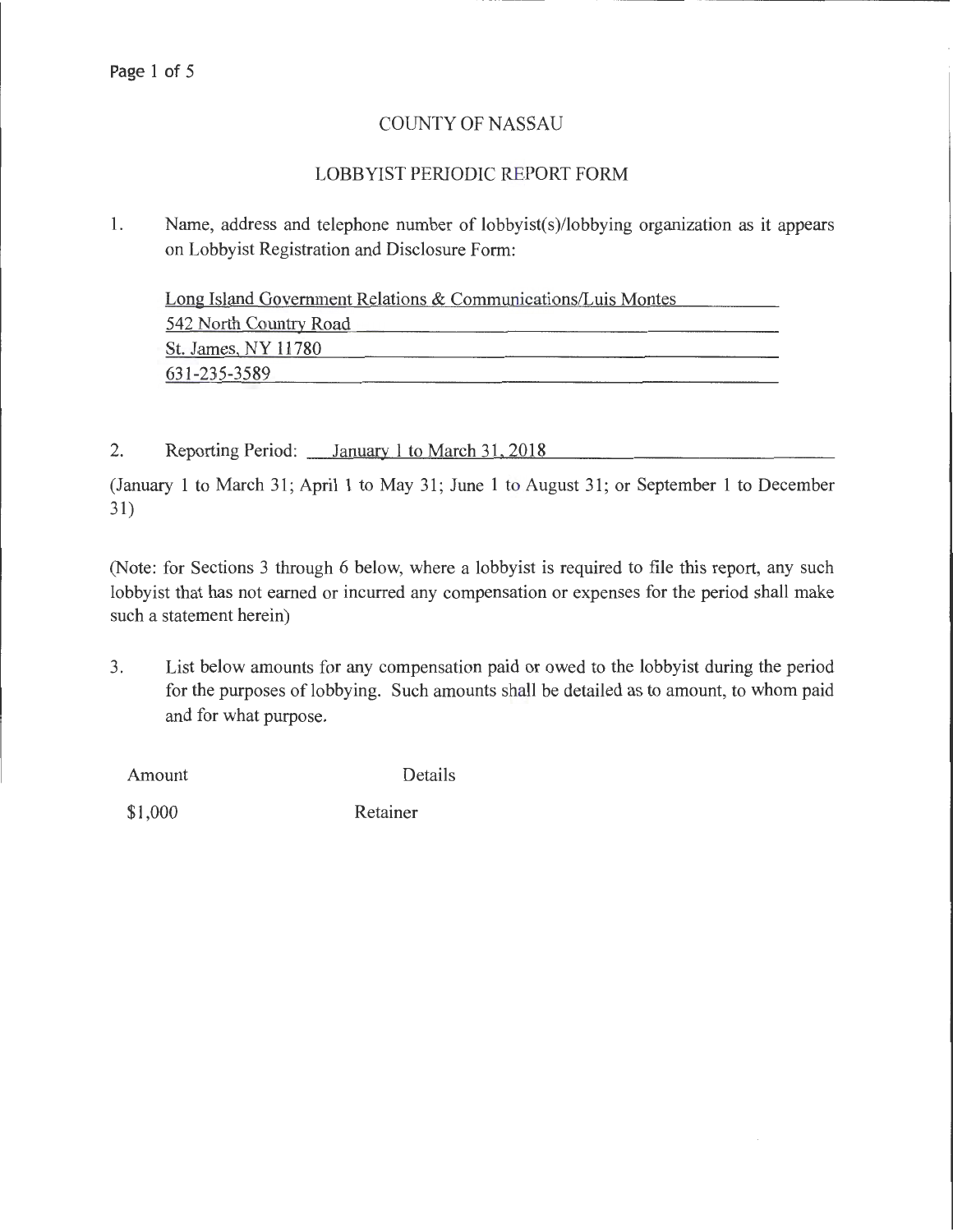4. List below the cumulative total amounts earned to date for lobbying year:

\$1,000

5. List below amounts for any expenses expended or incurred by the lobbyist during the period for the purposes of lobbying. Such amounts shall be detailed as to amount, to whom paid and for what purpose.

Amount Details

\$0 No expenses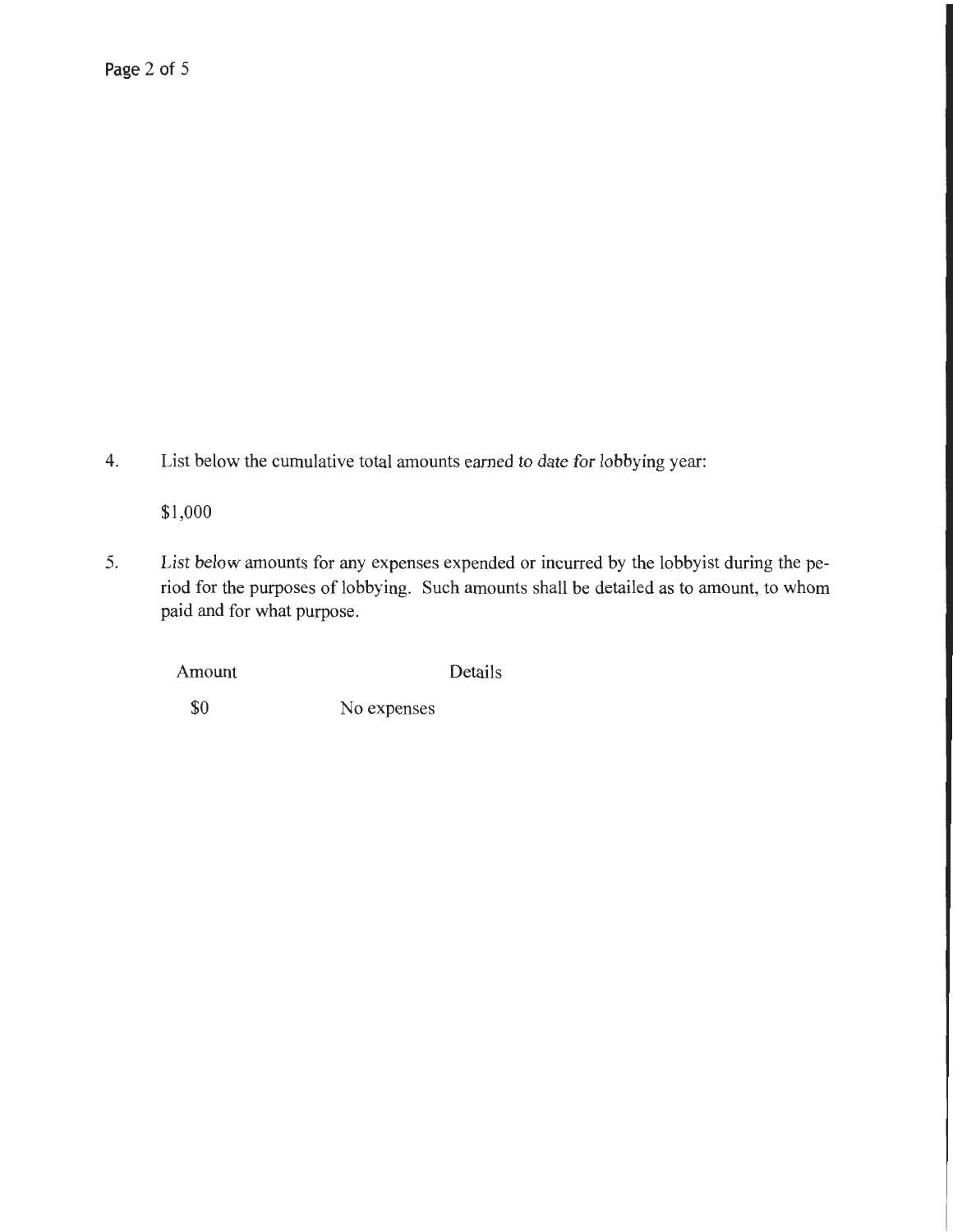6. List below the cumulative total amounts expended to date for lobbying year:

\$0

(In lieu of completing 7 through 10 below, you may attach a copy of your Lobbyist Registration and Disclosure Form, provided the information has not changed.)

7. List whether and where the lobbyist(s)/lobbying organization is registered as a lobbyist (e.g. Nassau County, New York State):

See attached registration

8. Name, address and telephone number of client(s) by whom, or on whose behalf, the lobbyist is retained, employed or designated.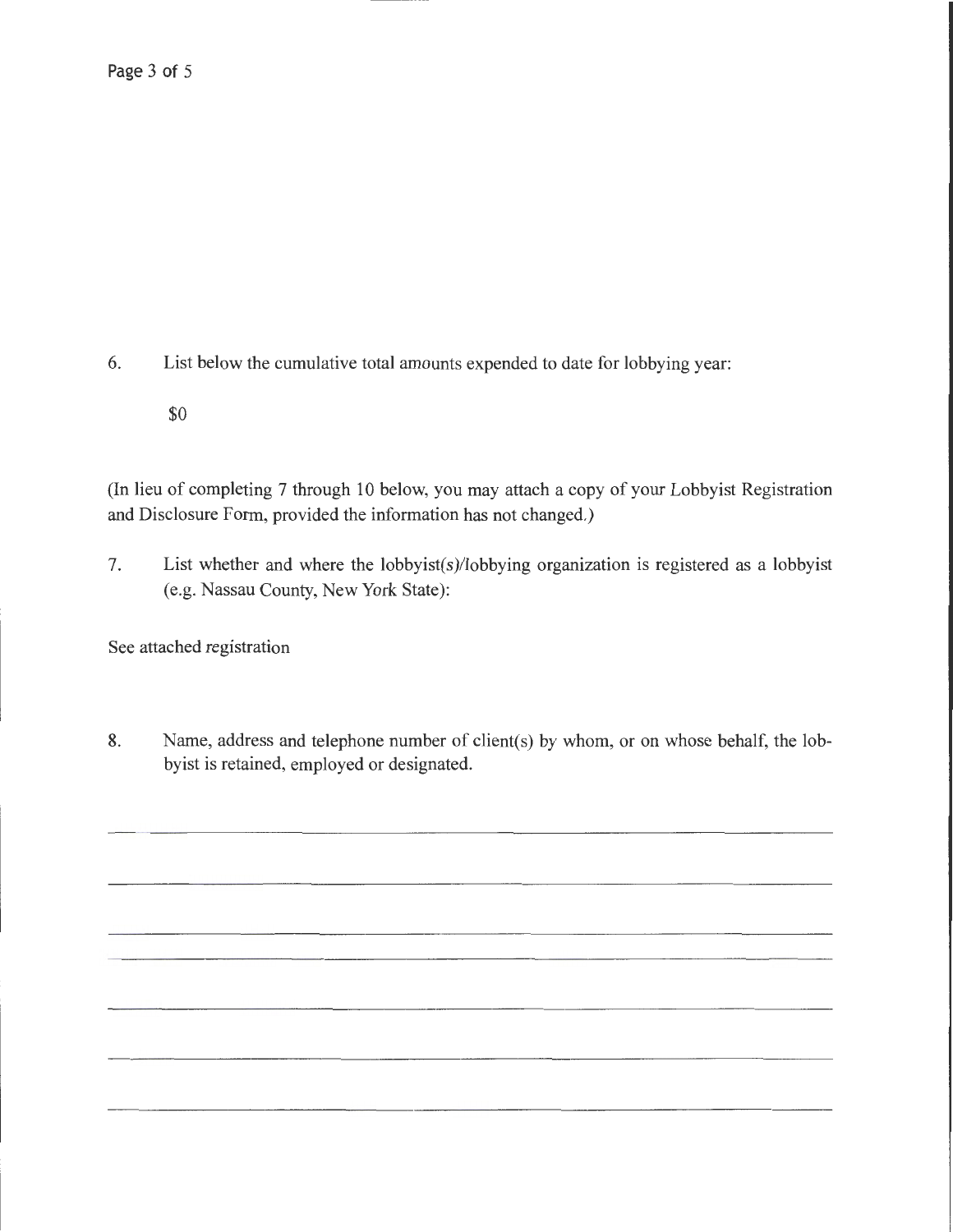| Describe lobbying activity conducted, or to be conducted, in Nassau County, and identify |
|------------------------------------------------------------------------------------------|
| client(s) for each activity listed, during the Reporting Period.                         |

None **None** 

10. The name of persons, organizations or governmental entities before whom the lobbyist has lobbied during the period.

None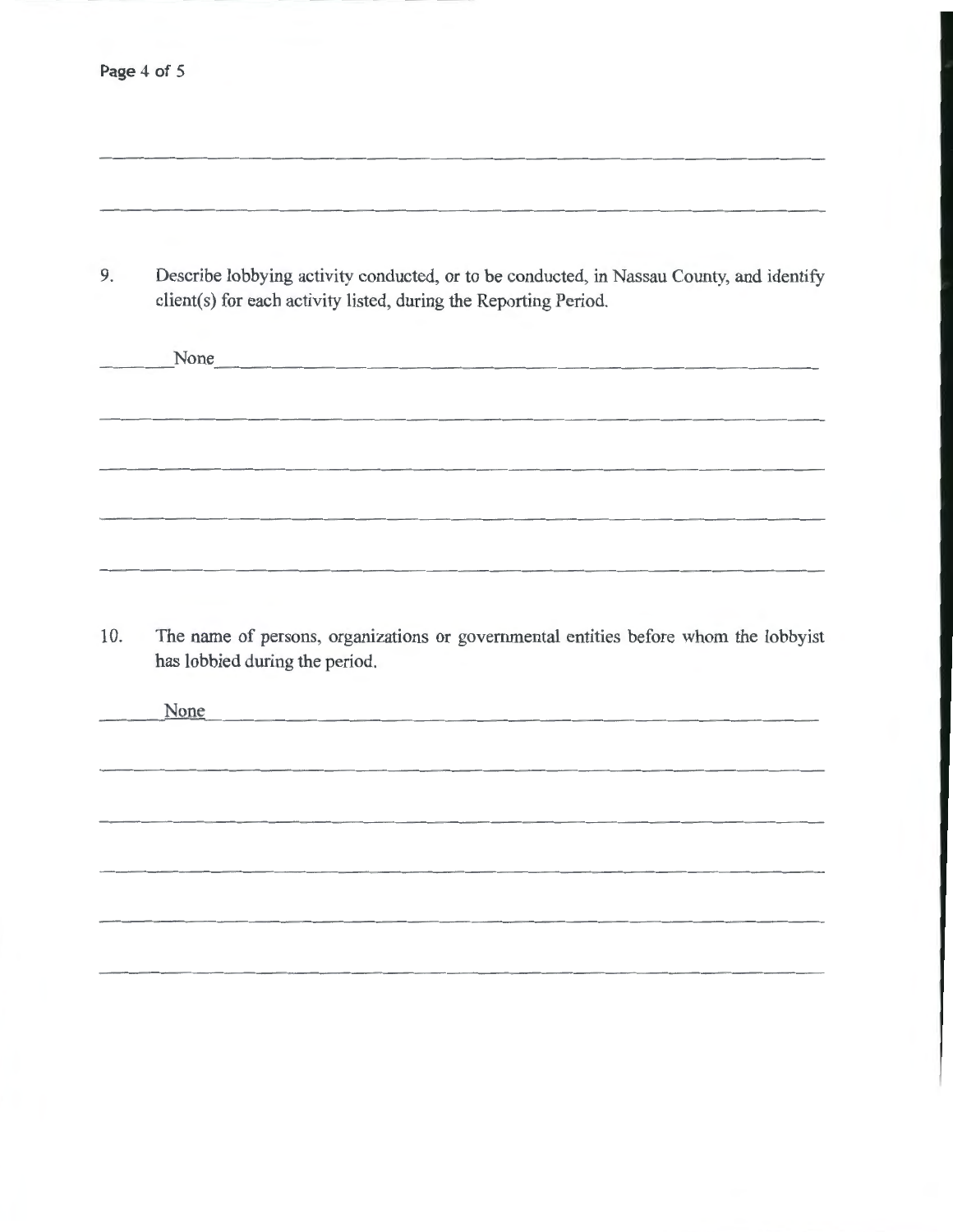I understand that copies of this form will be sent to the Nassau County Department of Information Technology ("IT") to be posted on the County's website.

I also understand that upon termination of retainer, employment or designation I must give written notice to the County Attorney within thirty (30) days of termination.

VERIFICATION: I certify that all statements made on this statement are true, correct and complete to the best of my knowledge and belief and I understand that the willful making of any false statement of material fact herein will subject me to the provisions of law relevant to the making and filing of false instruments and will render such statement null and void.

Dated: 04/17/2018

Signed:

Print Name:

Luis Montes

Title:

Principal

STATE OF NEW YORK ) ) SS: COUNTY OF NASSAU (1)

Sworn to before me this

Day of  $Aperi$ 

NOTARY PI

HEIDI ZIPPER<br>Notary Public, State of New York<br>No. 01ZI6338658 **Coalified in Nassau County Commission Expires March 14, 20**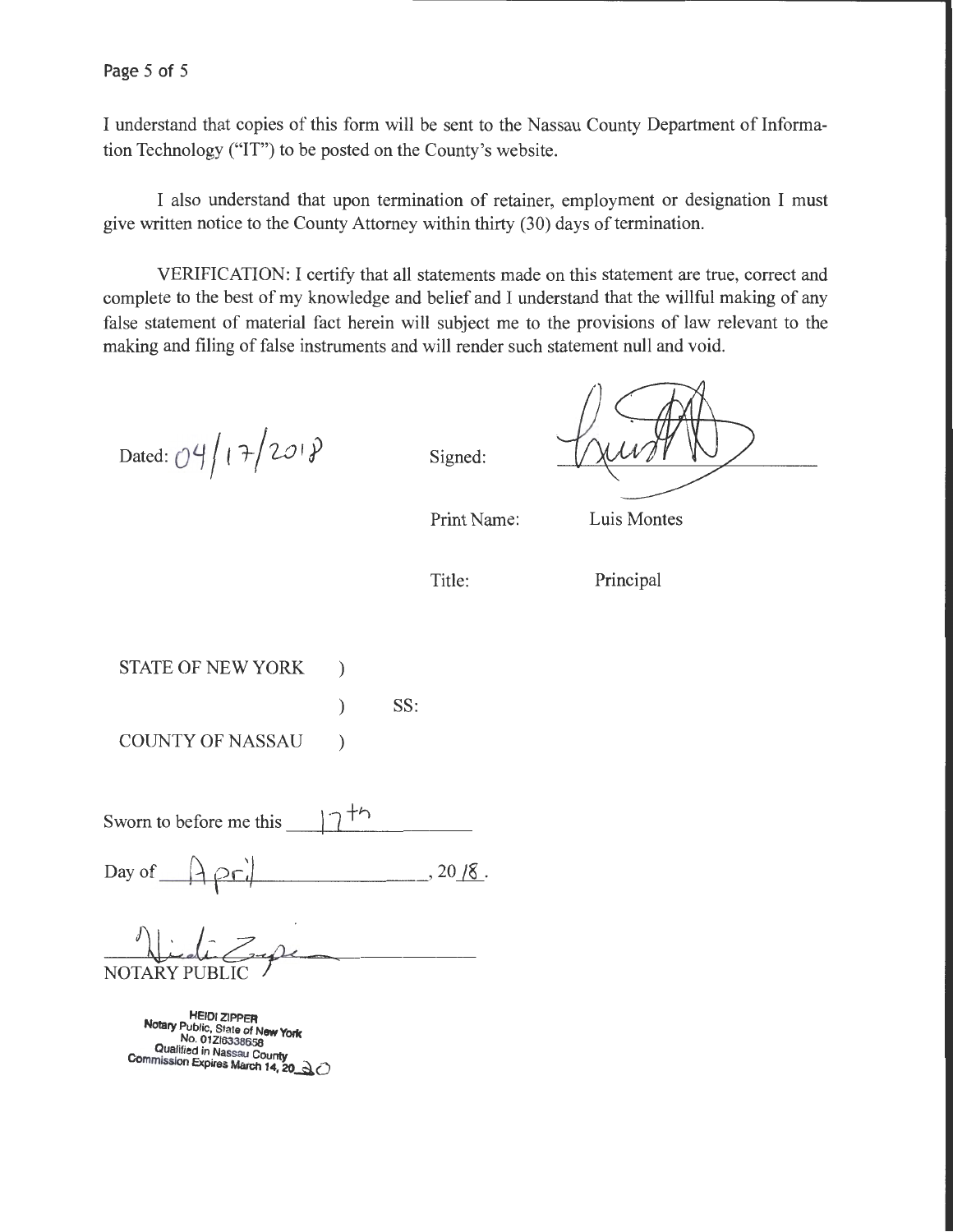### **APPENDIXG**

Effective April 1, 2016 the following Lobbyist Registration and Disclosure Form shall, where applicable, be fully executed and filed with the County Attorney and Clerk of the Legislature of Nassau County:

 $\overline{\phantom{a}}$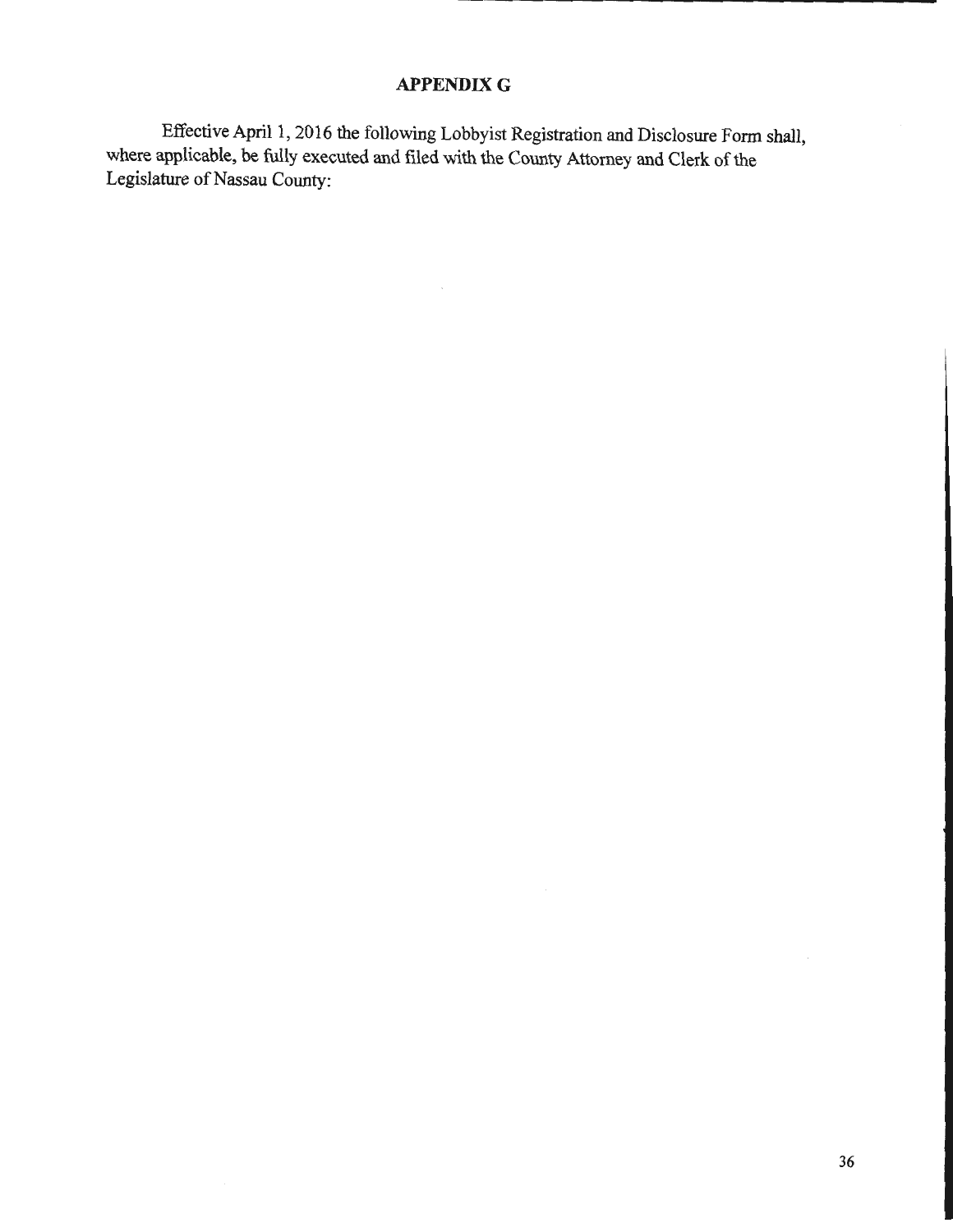

### COUNTY OF NASSAU

### LOBBYIST REGISTRATION AND DISCLOSURE FORM

1. Name, address and telephone number of lobbyist(s)/lobbying organization. The term "lobbyist" means any and every person or organization retained, employed or designated by any client to influence- or promote a matter before- Nassau County, its agencies, boards, commissions, department heads, legislators or committees, including but not limited to the Open Space and Parks Advisory Committee and Planning Commission. Such matters include, but are not limited to, requests for proposals, development or improvement of real property subject to County regulation, procurements. The term "lobbyist" does not include any officer, director, trustee, employee, counsel or agent of the County of Nassau, or State of New York, when discharging his or her official duties.

## **Luis E. Montes-Amaya, Principal, Long Island Government Relations & Communications, LLC 542 North Country Road, St. James, NY 11780 631-235-3589**

2. List whether and where the person/organization is registered as a lobbyist (e.g., Nassau County, New York State):

# **Registered with New York State Joint Commission on Public Ethics**

3. Name, address and telephone nwnber of client(s) by whom, or on whose behalf, the lobbyist is retained, employed or designated:

### **Suffolk Off Track Betting, 425 Oser Avenue, Hauppauge, NY 11788 , Tel: 631-853-1000**

**New York State Association of Counties, 540 Broadway, 5th Floor, Albany, NY 12207 Tel: (518) 465-1473**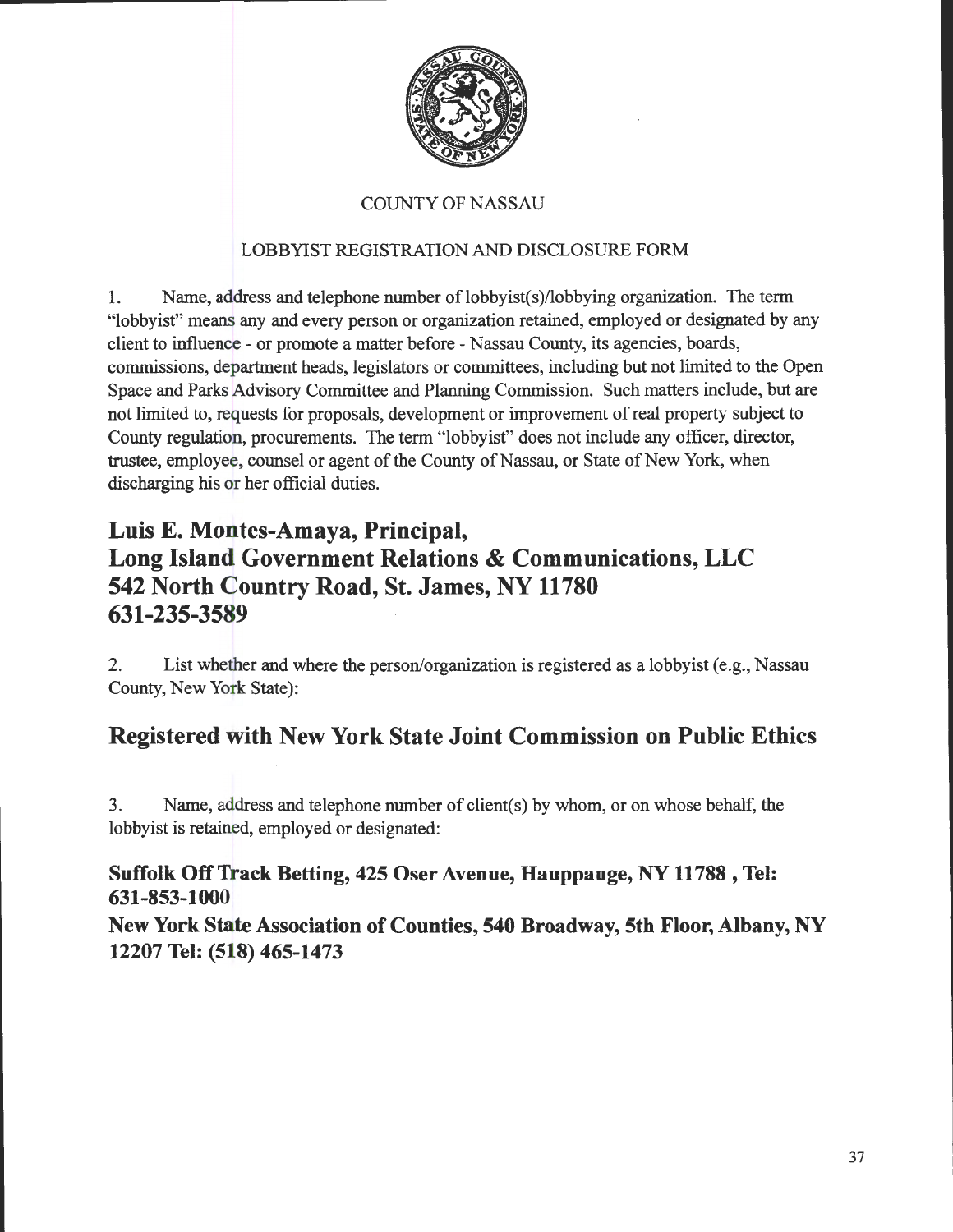4. Describe lobbying activity conducted, or to be conducted, in Nassau County, and identify client(s) for each activity listed. **See page 4 for a complete description of lobbying activities.** 

### **Irrigation Association of New York- Implementation of Nassau County Ordinance 181-2016**

5. The name of persons, organizations or governmental entities before whom the lobbyist expects to lobby:

### **Commissioner of Consumer Affairs - Gregory May Nassau County Attorney Office**

6. If such lobbyist is retained or employed pursuant to a written agreement of retainer or employment, you must attach a copy of such document; and if agreement of retainer or employment is oral, attach a written statement of the substance thereof. If the written agreement of retainer or employment does not contain a signed authorization from the client by whom you have been authorized to lobby, separately attach such a written authorization from the client.

7. During the previous year, has the lobbyist/lobbying organization or any of its corporate officers provided campaign contributions pursuant to the New York State Election Law to the campaign committees of any of the following Nassau County elected officials or to the campaign committees of any candidates for any of the following Nassau County elected offices: the County Executive, the County Clerk, the Comptroller, the District Attorney, or any County Legislator? If yes, to what campaign committee? If none, you must so state:

### **NO**

I understand that copies of this form will be sent to the Nassau County Department of Information Technology ("IT") to be posted on the County's website.

I also understand that upon termination of retainer, employment or designation I must give written notice to the County Attorney within thirty (30) days of termination.

VERIFICATION: The undersigned affirms and so swears that he/she has read and understood the foregoing statements and they are, to his/her knowledge, true and accurate.

The undersigned further certifies and affirms that the contribution(s) to the campaign committees listed above were made freely and without duress, threat or any promise of a governmental benefit or in exchange for any benefit or remuneration.

Dated:  $\frac{03}{29/29/8}$  Signed:

Print Name:

1ontes-

Title: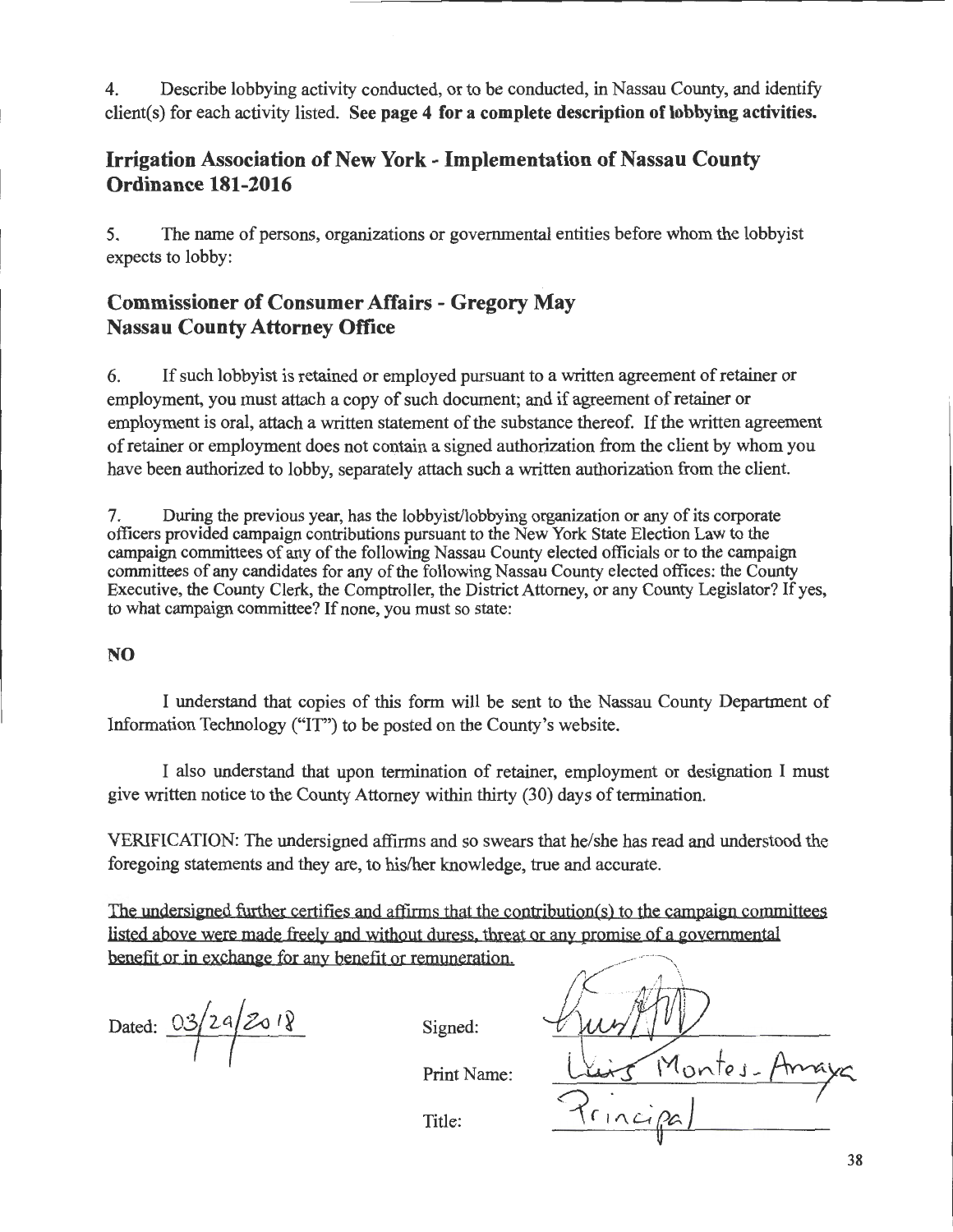**The term lobbying shall mean any attempt to influence:** any determination made by the Nassau County Legislature, or any member thereof, with respect to the introduction, passage, defeat, or substance of any local legislation or resolution; any determination by the County Executive to support, oppose, approve or disapprove any local legislation or resolution, whether or not such legislation has been introduced in the County Legislature; any determination by an elected County official or an officer or employee of the County with respect to the procurement of goods, services or construction, including the preparation of contract specifications, including by not limited to the preparation of requests for proposals, or solicitation, award or administration of a contract or with respect to the solicitation, award or administration of a grant, loan, or agreement involving the disbursement of public monies; any determination made by the County Executive, County Legislature, or by the County of Nassau, its agencies, boards, commissions, department heads or committees, including but not limited to the Open Space and Parks Advisory Committee, the Planning Commission, with respect to the zoning, use, development or improvement of real property subject to County regulation, or any agencies, boards, commissions, department heads or committees with respect to requests for proposals, bidding, procurement or contracting for services for the County; any determination made by an elected county official or an officer or employee of the county with respect to the terms of the acquisition or disposition by the county of any interest in real property, with respect to a license or permit for the use of real property of or by the county, or with respect to a franchise, concession or revocable consent; the proposal, adoption, amendment or rejection by an agency of any rule having the force and effect of law; the decision to hold, timing or outcome of any rate making proceeding before an agency; the agenda or any determination of a board or commission; any determination regarding the calendaring or scope of any legislature oversight hearing; the issuance, repeal, modification or substance of a County Executive Order; or any determination made by an elected county official or an officer or employee of the county to support or oppose any state or federal legislation, rule or regulation, including any determination made to support or oppose that is contingent on any amendment of such legislation, rule or regulation, whether or not such legislation has been formally introduced and whether or not such rule or regulation has been formally proposed.

**The term "lobbying" or "lobbying activities" does not include:** Persons engaged in drafting legislation, rules, regulations or rates; persons advising clients and rendering opinions on proposed legislation, rules, regulations or rates, where such professional services are not otherwise connected with legislative or executive action on such legislation or administrative action on such rules, regulations or rates; newspapers and other periodicals and radio and television stations and owners and employees thereof, provided that their activities in connection with proposed legislation, rules, regulations or rates are limited to the publication or broadcast of news items, editorials or other comment, or paid advertisements; persons who participate as witnesses, attorneys or other representatives in public rule-making or rate-making proceedings of a County agency, with respect to all participation by such persons which is part of the public record thereof and all preparation by such persons for such participation; persons who attempt to influence a County agency in an adjudicatory proceeding, as defmed by *§* 1 02 of the New York State Administrative Procedure Act.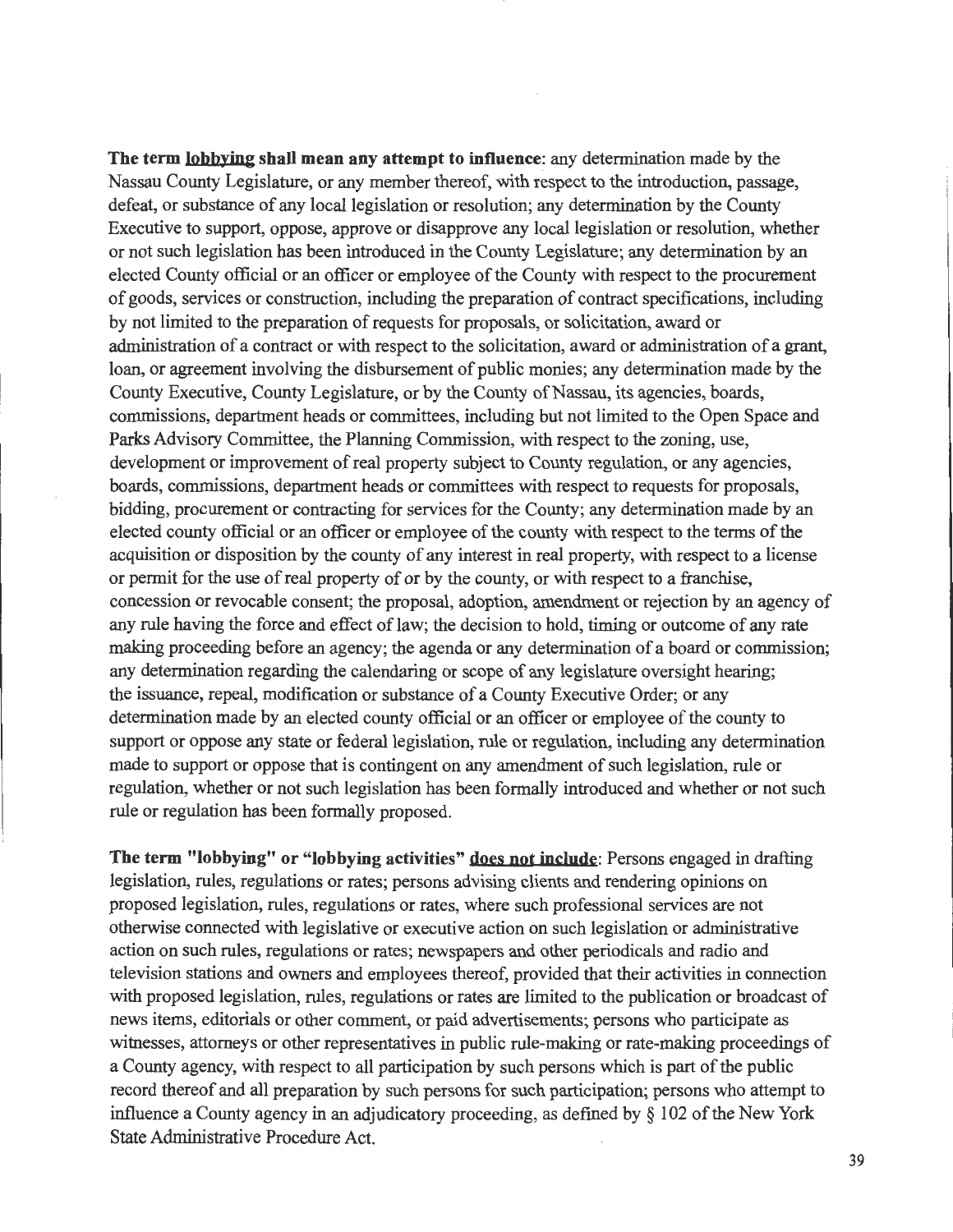

#### AGREEMENT

Irrigation Association of New York and Long Island Government Relations & Communications

New York State Irrigation Association heretofore "IANY" agrees to retain Long Island Government Relations & Communications, heretofore "LIGR" to represent its interest(s) before Nassau County.

Furthermore, it is hereby mutually agreed as follows:

### 1. Term of Agreement

The term of such representation shall begin on February 1, 2018 and terminate on January 31, 2019; provided, however, that either party to this Agreement may, with or without cause, terminate this Agreement by giving the non-terminating party thirty (30) days advance written notification.

### 2. Compensation and Payment

The fee schedule for the services rendered shall be Five Hundred Dollars (\$500) per month, paid on the first of each month, plus reimbursement for expenses incurred in furtherance of Agreement.

#### 3. Governing Law

This Agreement shall be governed by and construed in accordance with all applicable New York State and federal laws, rules and regulations.

### 4. Entire Agreement

This Agreement constitutes the entire Agreement between New York State Irrigation Association and Long Island Government Relations & Communications, and supersedes all prior or contemporaneous communications, representations or agreements, whether oral or written, with respect to the subject matter hereof. No subsequent agreement or notification hereafter made between the parties shall be binding on either party unless reduced to writing or signed by the appropriate parties.